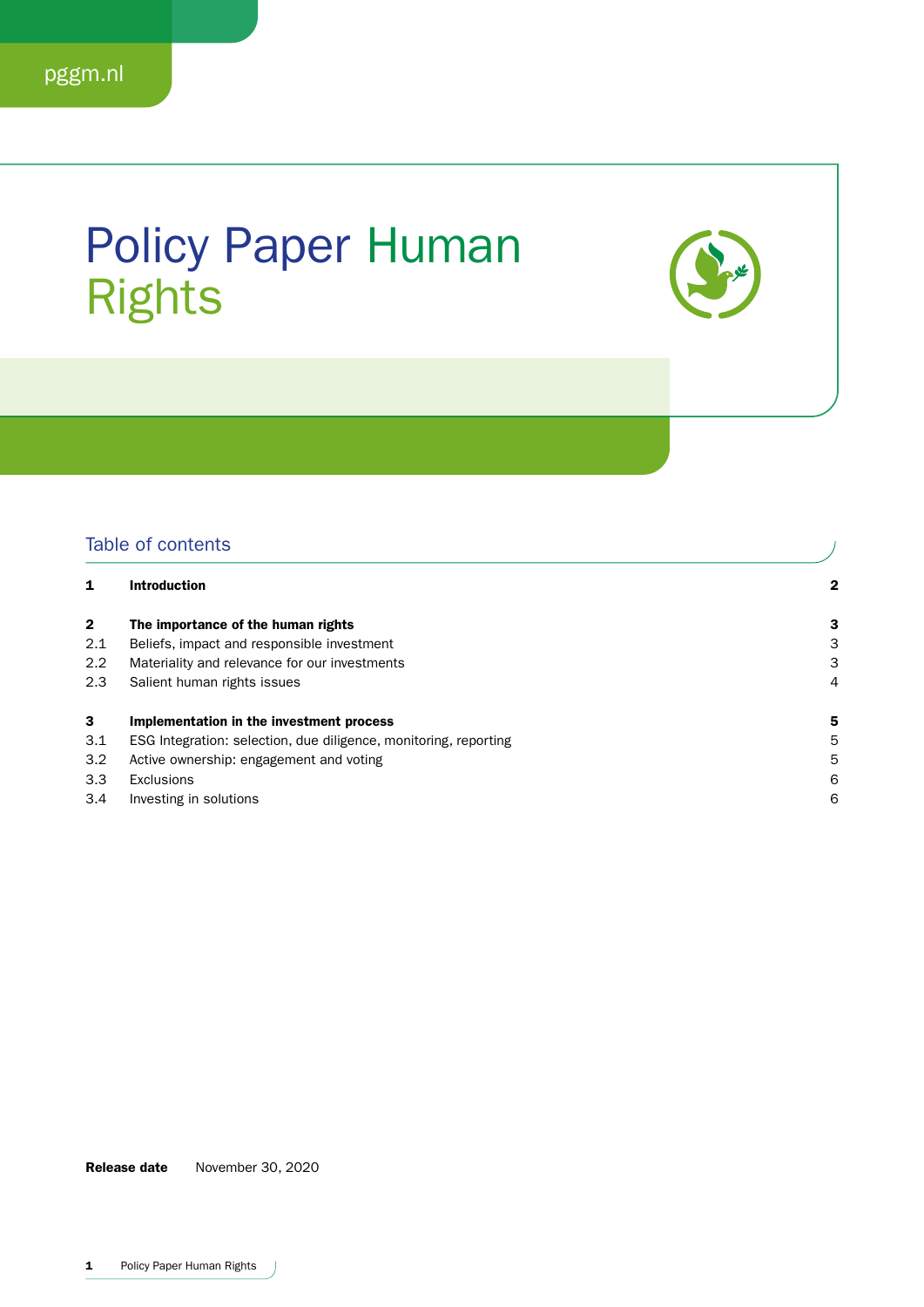# 1 Introduction

PGGM is a not-for-profit cooperative pension fund service provider. We offer our clients pension management, asset management and management advice. Our primary task is to provide our clients and their beneficiaries with the best possible pension product. Hence, we first and foremost strive for an optimal risk-adjusted return on our investments. We and our clients believe that a good pension is worth more in a liveable word. That is why investing in a sustainable manner is important to us. We are convinced that integrating Environmental, Social and Governance (ESG) issues leads to improved financial performance in the long run. We believe that financial and social return go hand in hand.

As an organisation, it is our duty to respect human rights. Hence, human rights has been a key focus area for responsible investment for many years.

This policy paper aims to formalise PGGM's commitments regarding human rights, align them with the external, internationally-accepted standards and make them publicly available for our many different stakeholders. This paper serves three purposes:

- 1. Being transparent to our external stakeholders about PGGM's view on human rights issues;
- 2. Communicating our views to companies we invest in, with regard to human rights issues;
- 3. Providing guidance for our investment teams for integrating human rights issues in investment decisions.

As a pension fund manager, managing approximately EUR 252 billion $1$  on behalf of our clients and their approximately 4.4 million beneficiaries, mainly in the healthcare and welfare sector, our main impact on human rights issues is through our investment portfolio. Hence, this paper will focus on how we implement human rights issues in our investment practices.

<sup>1</sup> Year end 2019, see: [https://www.pggm.nl/media/inlikx4j/](https://www.pggm.nl/media/inlikx4j/jaarverslag-pggm-nv-2019.pdf) [jaarverslag-pggm-nv-2019.pdf](https://www.pggm.nl/media/inlikx4j/jaarverslag-pggm-nv-2019.pdf)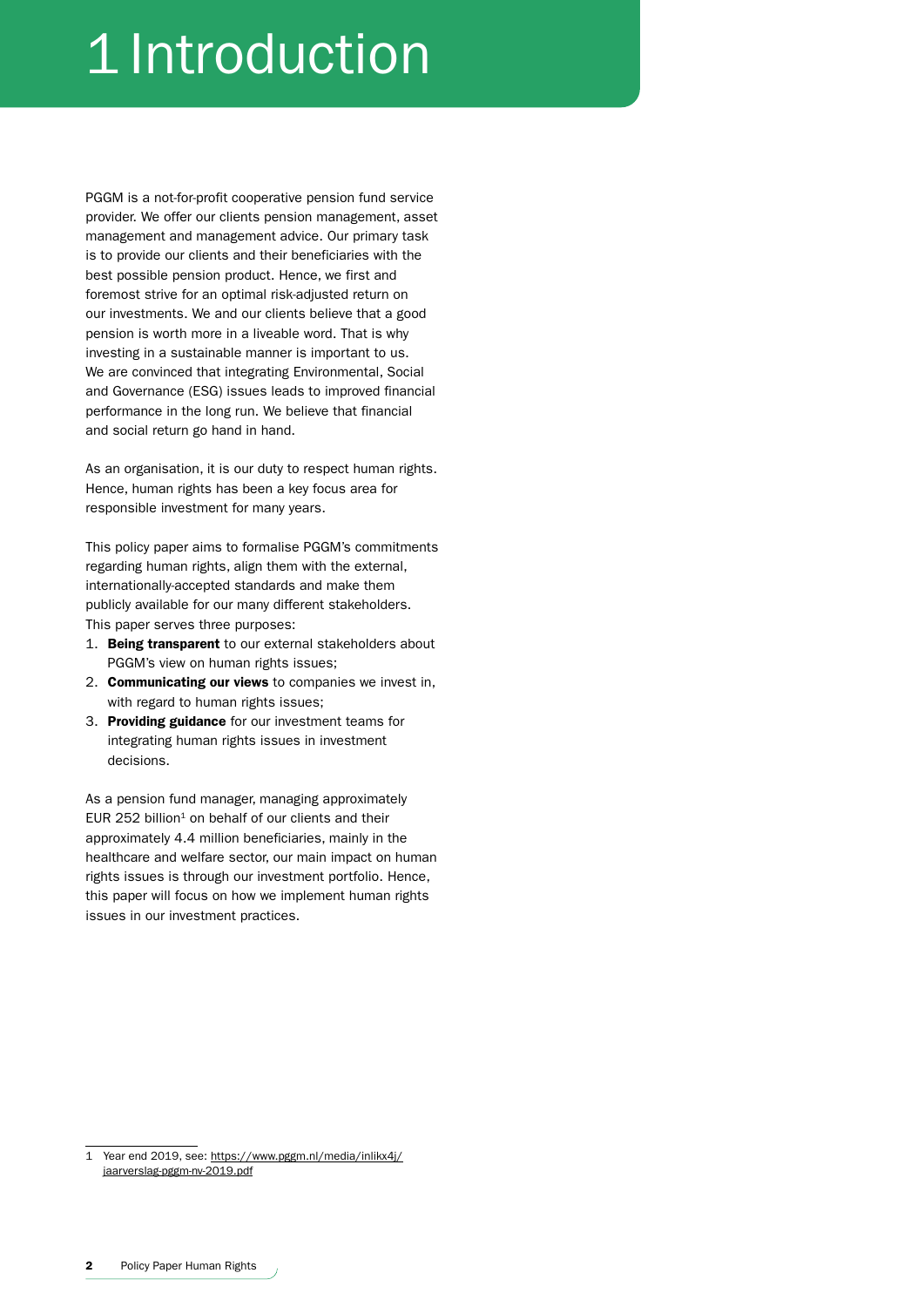## 2 The importance of the human rights

PGGM invests in different assets – government bonds, public and private companies, and projects. Directly or through market indices we are exposed to a large number of entities. This means that our impact on human rights is mainly indirect and is primarily through minority shareholdings and other business relationships all over the world.

PGGM welcomes the guidance and the focus that the UNGPs provide, and uses them as a frame of reference for the way in which we view our responsibility and the responsibility of others with regard to respecting human rights. In 2018, many of our clients signed the Dutch Pension Funds Agreement on Responsible Investment<sup>2</sup> which is aligned with the UNGPs and OECD guidelines. PGGM significantly contributed to its development on behalf of its clients.

### 2.1 Beliefs, impact and responsible investment

PGGM seeks to contribute to a society in which economic development is not at the expense of vulnerable groups, future generations and the environment. Through our asset management activities we invest all over the world, both directly and indirectly in nearly all business sectors, through a range of different asset classes and using different investment strategies. This means that through our investments we are exposed to many different aspects of the global economy. Adverse human rights impacts can be a result of, or be linked to, the economic activities of the assets we invest in.

In our largest client's (PFZW) Investment policy 2020- 2025, two main focus areas have been defined, based partly on the biggest risk for adverse impact: People & Health and Climate Change. PFZW wants all of their investment to meet a minimum sustainability requirements in which human rights are integrated. In a broader sense, many of the UN Sustainable Development Goals (SDGs) are relevant from a human rights perspective. Our Responsible Investment Framework gives more detail on how we address the SDGs and how we use the different responsible investment instruments in our investment process.

PGGM is one of the drafting signatories of the UN-backed Principles for Responsible Investment (PRI). The six principles are created by investors, for investors. They are aimed at developing a more sustainable global financial system by: integrating ESG issues in the investment process, being active owners through engagement and voting, asking for more transparency and ESG integration in the investment industry, collaborating towards better implementation of the Principles and reporting investors' activities and progress.

### 2.2 Materiality and relevance for our investments

We consider human rights and labour rights impacts in our investments because it is our responsibility, but also because it can be a material financial risk for the investments.

We recognize the following risks coming from poor management of human rights and labour rights:

- Operational risks, such as delays to projects, business continuity or losing one's licence to operate;
- Regulatory risks, stemming from a number of existing  $\sim 10$ and new laws, such as the EU's non-financial reporting directive, the UK and Australia's Modern Slavery Act, the US Alien Tort Claims Act, the UK Bribery Act, France's corporate duty of vigilance law, and others can also lead to large fines and harm reputations;
- Reputational risks, drawn by negative media attention, which can lead to loss of customers and divestment campaigns by investors.

<sup>2</sup> See: [https://www.imvoconvenanten.nl/-/media/imvo/files/](https://www.imvoconvenanten.nl/-/media/imvo/files/pensioenfondsen/pension-funds-agreement.pdf) [pensioenfondsen/pension-funds-agreement.pdf](https://www.imvoconvenanten.nl/-/media/imvo/files/pensioenfondsen/pension-funds-agreement.pdf)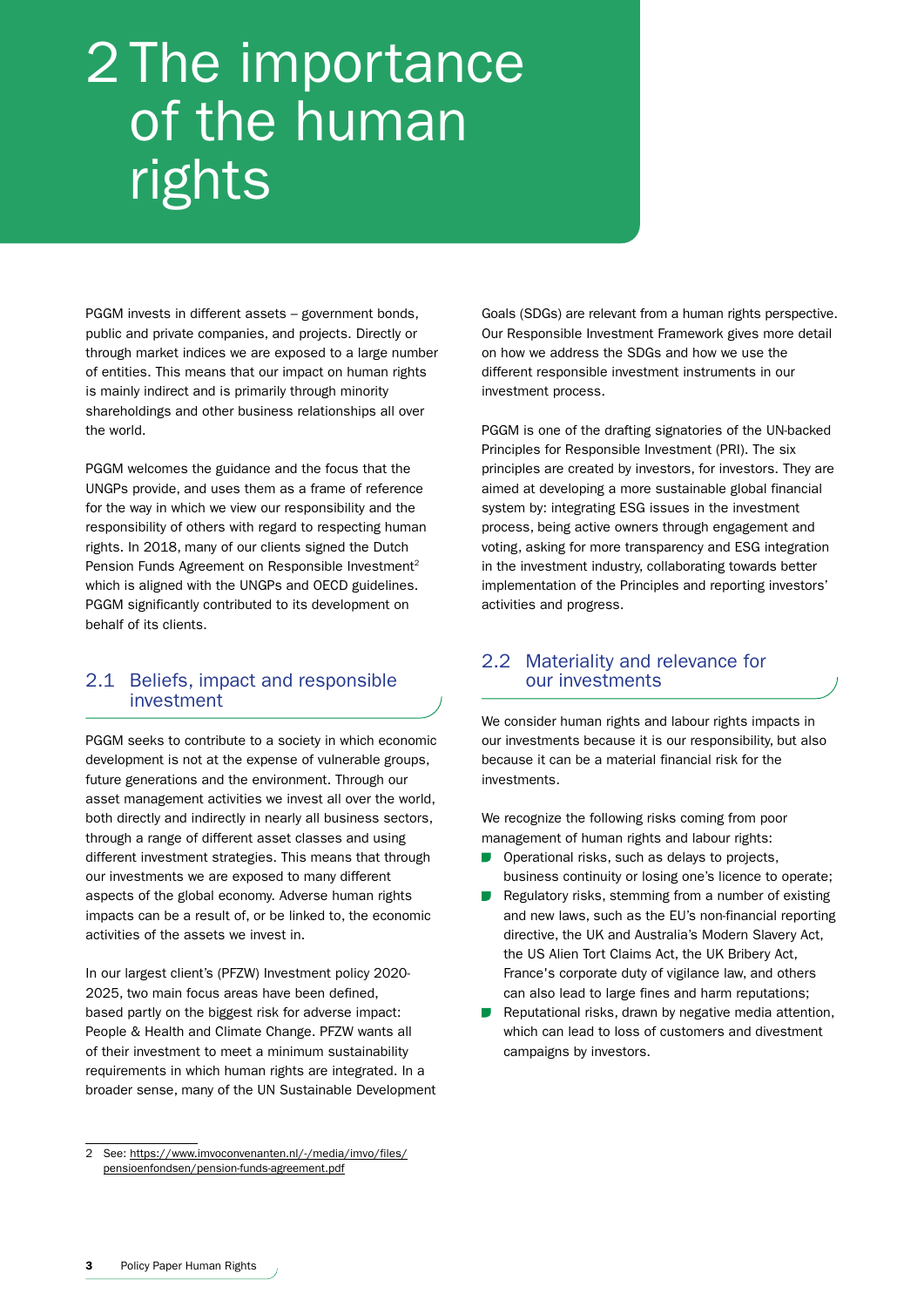### Opportunities of an integrated approach versus philanthropy

Apart from risks, we also see opportunities in good management of human rights and labour practices. An active, fully-integrated approach to human rights enables the company to anticipate and manage important risks before they manifest themselves or get out of hand.

An investee company from the food sector, for example, which respects international labour standards and creates a healthy working environment for its employees and suppliers, will have reduced potential for operational and reputational risks and a positive impact for its supply chain.

This is much more valuable than the short-term benefits of, for example, donating food to a local community while not knowing what happens in the supply chain. Additionally, if things still go wrong, the company will be well prepared to deal properly with the damage and respond to the public quickly and more efficiently, remediating the affected stakeholders and safeguarding its reputation and licence to operate.

### 2.3 Salient human rights issues

The OECD Guidelines as aligned with the UNGPs indicate that human rights due diligence has to go beyond identifying the financially material risks to the company or to investors, and should focus on those human rights that are at risk of the most severe negative impact through the company's activities. The UNGPs term these 'salient' human rights issues.

As a long term investor, we believe that (potential) adverse impact on society and environment poses a (potential) financial risk to businesses in the long run. Our method for screening, prioritizing, preventing or mitigating human rights risks takes both financially material ESG risks and (potential) adverse impacts on society and environment into account.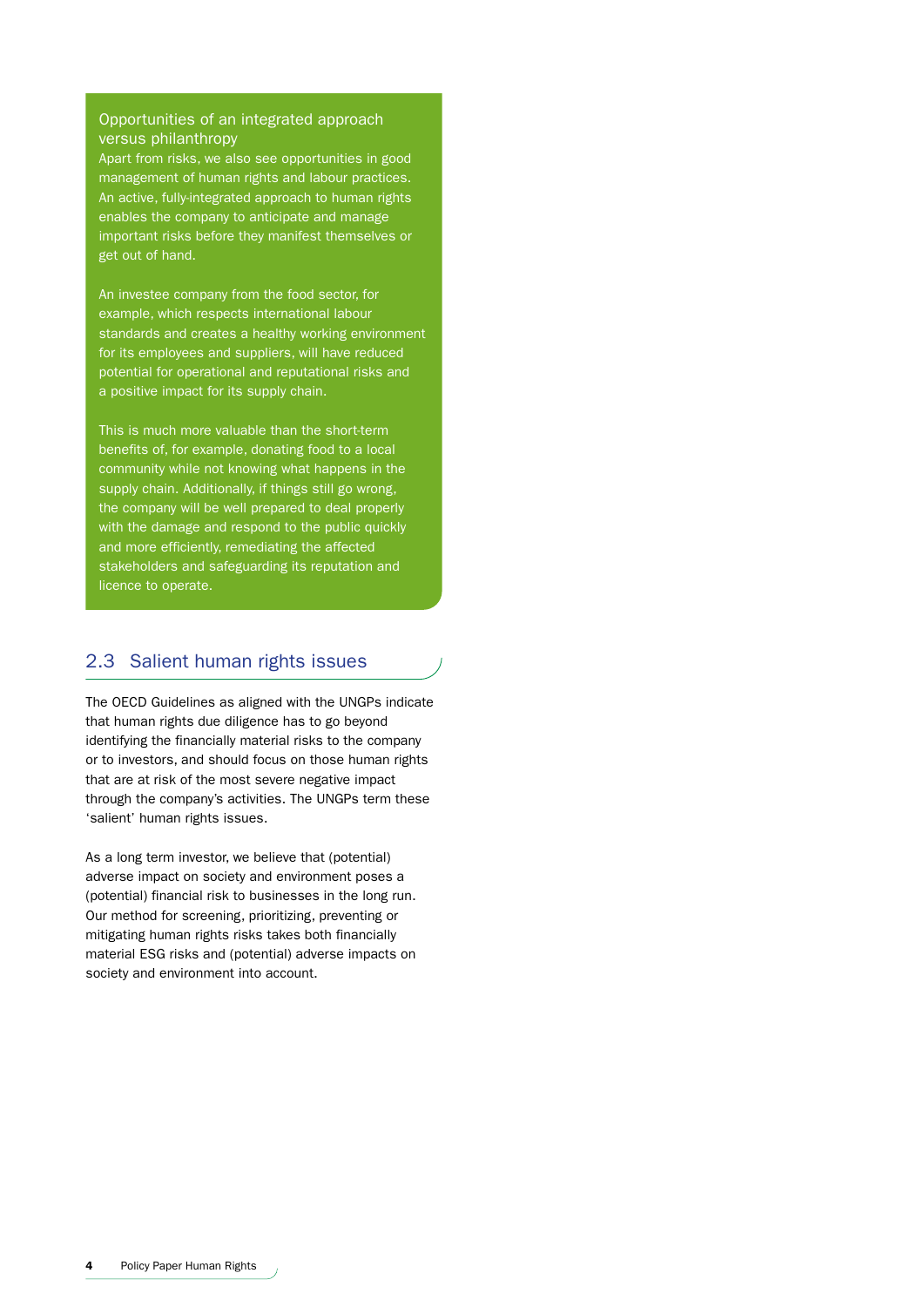## 3 Implementation in the investment process

PGGM acknowledges the complexity of the business environment it operates in and is fully aware of the possibility that certain investments may cause or contribute to adverse human rights impacts. Our ability to manage these and to have influence on mitigating them depends on the investment type and the possibility of using the different responsible investment tools in the investment process. PGGM uses integration of Environmental, Social and Governance (ESG) issues in the investment process, voting, engagement, exclusions and investing in solutions to minimise the negative and maximise the positive impact on human rights in its investment portfolio.

### 3.1 ESG Integration: selection, due diligence, monitoring, reporting

In order to assess the potential impact and relevance of various human rights issues with respect to a specific investment, PGGM has developed tools and processes which have become part of the screening, due diligence, selection, approval and monitoring process.

Different investment categories and strategies will call for a different approach to integration of human rights issues and will allow for a varying degree of influence. Sometimes PGGM invests in funds which are managed by external asset managers. This means that our influence will be limited to selection, engagement and monitoring of the external managers and making sure that they are integrating environmental and social considerations in their investment process. To do this, PGGM has developed questionnaires for assessment of our external managers' capacity to integrate ESG and our guidelines in their investments. We discuss progress with the laggards and ask for improved practices and reporting.

For more direct investments in companies or assets, we assess the awareness and the ability of the fund managers to monitor different ESG issues including human rights and labour impacts and risks. We evaluate the human rights risks of the company and decide upon an appropriate level of due diligence in the pre-investment period. Where there is a high level of risk, we can decide not to proceed with the investment. We use tools to ascertain potential risk and we use reporting templates

for obtaining information. Furthermore, we collaborate with others to improve standards and share knowledge. During the lifetime of the investment, where relevant, we agree on action points and expectations to improve or set up necessary management systems.

For determining relevant issues we seek the guidance from the International Financial Corporation/World Bank Performance Standards, the UN Global Compact, the Sustainability Accounting Standards Board (SASB), the UNGP Reporting Framework and others.

Larger investments and the ones which are flagged as high ESG risk are discussed at our Investment Committee level, which then has to sign off on the particular investment. Where relevant, we incorporate the expectations into contractual agreements. For example, by requesting that fund managers work in accordance with the UNGPs, OECD Guidelines or the UN Global Compact.

### 3.2 Active ownership: engagement and voting

Conducting a dialogue and asking for change on ESG issues, including human rights and labour practices, is one of the tools PGGM uses to fulfil its responsibility as an active shareholder. PGGM uses its influence to achieve improvements in the ESG field, thereby contributing to the quality, sustainability and continuity of companies and markets. PFZW does so in the belief that this ultimately contributes to a better social and financial return on investments for our beneficiaries.

Our engagement activities are intended to deliver a demonstrable change in the behaviour and activities of a company or party with which the dialogue is conducted. PGGM engages individually and collaboratively with other investors on the selected themes. The human rights and labour engagement focuses on asking companies to improve standards, manage risks and remedy severe violations of human rights and labour standards. We engage on potential and actual negative impacts on human rights when they are material and when they are salient.